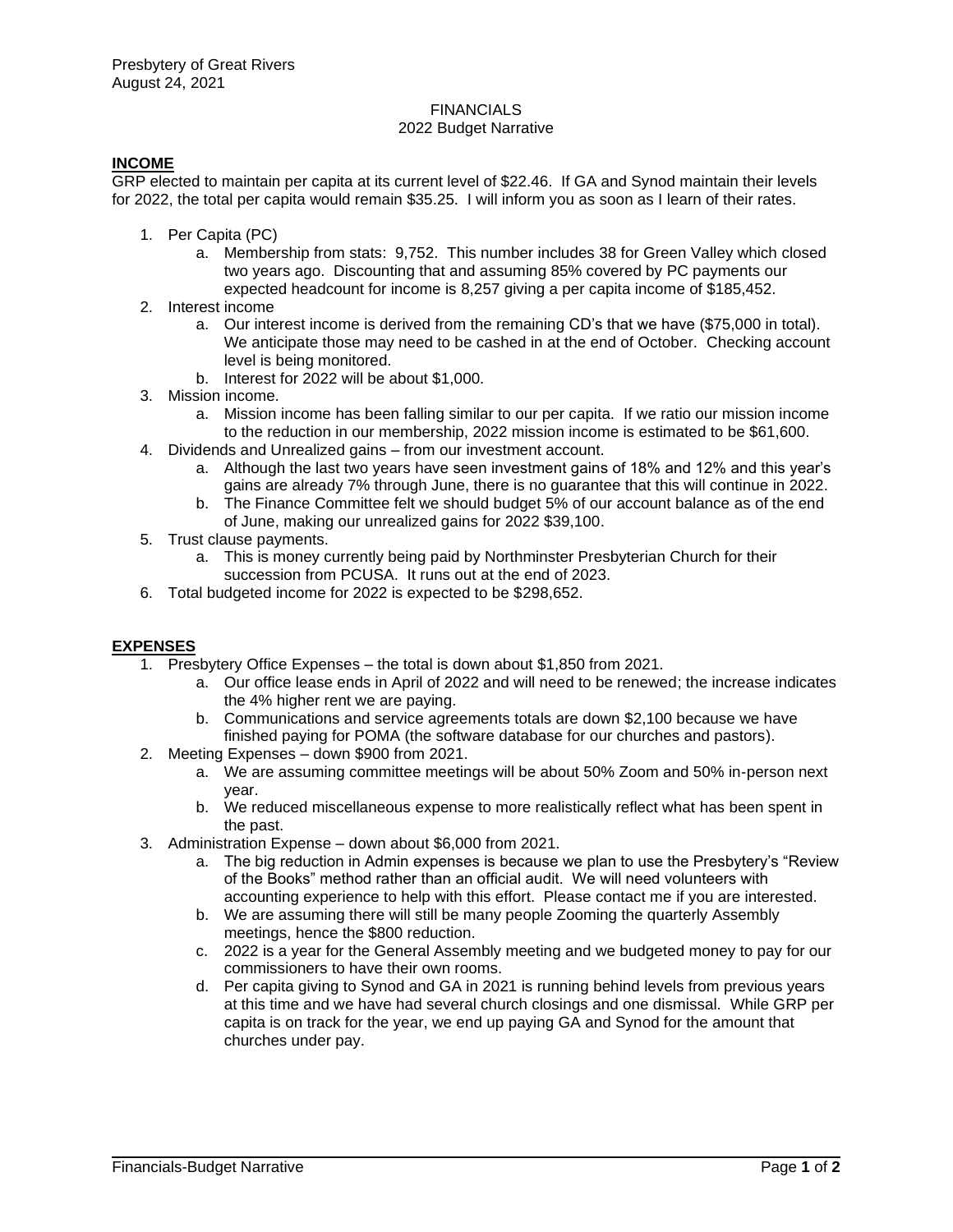

As a result, the unpaid per capita carried into 2022 from 2021 giving will be about the same level as 2021: \$21,400. We ask our churches to please fulfill their per capita payments to all entities as soon as they are able.

- 4. Mission Programs down \$9,000 from 2021.
	- a. We aligned the continuing education grants to what has been spent in the past for a \$2,000 reduction.
	- b. Visioning grants drop from 14% of total expenses to 13% based on the proposal from Visioning in 2020.
- 5. Committee on Ministry (COM) and CPM down \$6,400 from 2021.
	- a. We aligned the projected expenses to the actual amounts spent over the past several years.
- 6. Personnel
	- a. While normal personnel expenses are flat for next year, the following changes are noted:
		- i. Stated Clerk: \$3,000 to attend General Assembly, increase in hours to cover some of the part time Admin work
		- ii. Admin Assist: moved to a part time position.
		- iii. Slight increases in Bookkeeper and CLP Coordinator to account for FICA which had not been included in previous year's budgets.

#### **OVERALL**

- 1. 2022 compared to 2021:
	- a. Income is up slightly \$2,168.
	- b. Expenses are down by \$46,399
	- c. Net Income to Expenses in 2022 of (\$28,576) is \$48,567 better than 2021.
- 2. It is part of our controlled descent plan that we embarked on when we realized our inability to sustain our current funding model and to give us time to "re-invent" ourselves to achieve financial sustainability.

The actual impact of the 2022 budget on the cash flow to the checking account is (\$67,676) because we generally do not sell off our investments to realize the gains shown. Net Income (\$28,576) – unrealized gains (\$39,100) = (\$67,676)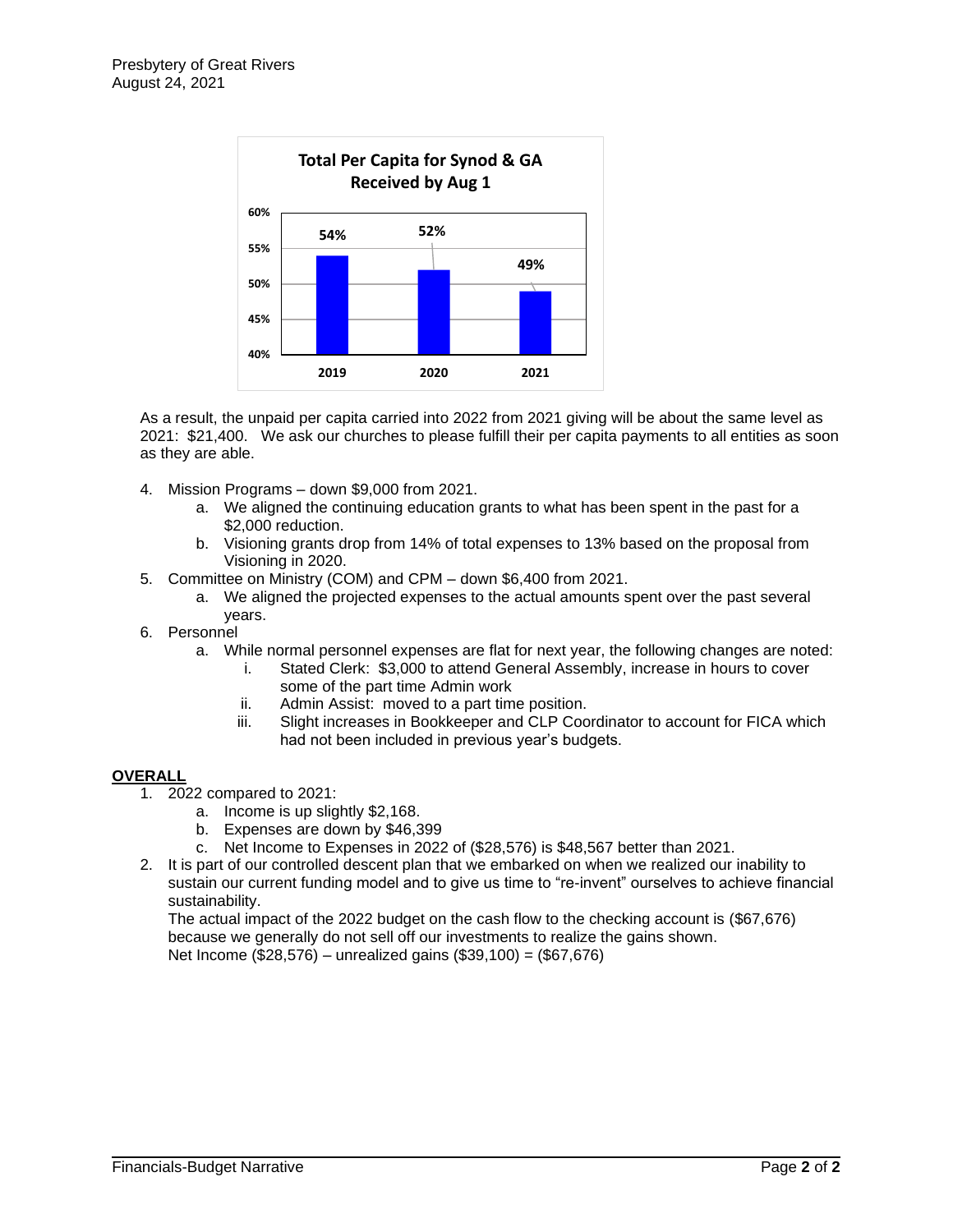#### **FINANCIALS Presbytery of Great Rivers: 2022 Budget**

|                                                                                            | <b>Actual</b><br>2020   | <b>Budget</b><br>2021   | <b>Budget</b><br>2022   | Change<br>$22 - 21$  |
|--------------------------------------------------------------------------------------------|-------------------------|-------------------------|-------------------------|----------------------|
| <b>Receipts</b>                                                                            |                         |                         |                         |                      |
| Presbytery Per Capita<br>Interest Income                                                   | \$195,918<br>3,598      | 195,784<br>\$<br>1,200  | \$<br>185,452<br>1,000  | \$(10, 332)<br>(200) |
| Mission<br>Dividends & Unrealized Gain (Loss)                                              | 65,385<br>86,999        | 65,000<br>23,000        | 61,600<br>39,100        | (3,400)<br>16,100    |
| <b>Trust Clause Payments</b>                                                               | 12,216                  | 11,500                  | 11,500<br>\$            |                      |
| <b>TOTAL Budgeted RECEIPTS</b>                                                             | \$364,116               | \$296,484               | 298,652                 | \$2,168              |
| Presbytery Per Capita<br>Synod of Lincoln Trails Per Capita<br>General Assembly Per Capita | \$21.46<br>3.81<br>8.95 | \$22.46<br>3.81<br>8.98 | \$22.46<br>3.81<br>8.98 | \$                   |
|                                                                                            | \$34.22                 | \$35.25                 | \$35.25                 | \$                   |
| <b>Expenses</b><br><b>Presbytery Office</b>                                                |                         |                         |                         |                      |
| Rent                                                                                       | 17,329                  | 14,350                  | 14,924                  | 574                  |
| <b>Telephone/All Communications</b><br>Service Agreements                                  | 1,269<br>12,597         | 6,200<br>7,200          | 1,300<br>10,000         | (4,900)<br>2,800     |
| Postage                                                                                    | 1,474                   | 1,700                   | 1,600                   | (100)                |
| <b>Office Supplies</b>                                                                     | 3,176                   | 3,000                   | 3,000                   |                      |
| <b>Gifts and Celebrations</b>                                                              | 111                     | 250                     | 125                     | (125)                |
| Equipment Purchase/Replacement                                                             | 410                     | 500                     | 500                     |                      |
| Depreciation<br><b>Bank Fees &amp; Interest</b>                                            | 6,297<br>87             | 200                     | 100                     | (100)                |
|                                                                                            |                         |                         | \$                      |                      |
| Total                                                                                      | \$<br>42,750            | \$33,400                | 31,549                  | \$<br>(1, 851)       |
| <b>Meeting Expenses</b><br>Transportation                                                  | \$290                   | \$1,000                 | 600                     | \$ (400)             |
| Meals                                                                                      |                         | 300                     | 150                     | (150)                |
| Miscellaneous                                                                              | 71                      | 500                     | 150                     | (350)                |
| Total                                                                                      | \$361                   | \$1,800                 | \$900                   | \$ (900)             |
| <b>Administration Expenses</b>                                                             |                         |                         |                         |                      |
| <b>Audit Fee</b>                                                                           | \$7,150                 | \$7,350                 | $\sqrt[6]{}$ -          | \$<br>(7, 350)       |
| Payroll service<br>Insurance and Bonds                                                     | 1,645<br>3,107          | 1,450<br>3,300          | 1,600<br>3,300          | 150                  |
| Assembly (PGR)                                                                             | 752                     | 2,000                   | 1,200                   | (800)                |
| <b>Moderator Training</b>                                                                  |                         | 1,250                   | 1,250                   |                      |
| PGR Training (Elder/Deacon, Ldrshp, AC)                                                    |                         | 750                     | 750                     |                      |
| Legal Fees/IC                                                                              |                         | 100                     | 100                     |                      |
| General Assembly (attendance)                                                              |                         |                         | 2,000                   | 2,000                |
| <b>Unpaid Per Capita</b>                                                                   | 7,432                   | 21,400                  | 21,400<br>\$            |                      |
| Total                                                                                      | 20,086<br>\$            | \$37,600                | 31,600                  | \$<br>(6,000)        |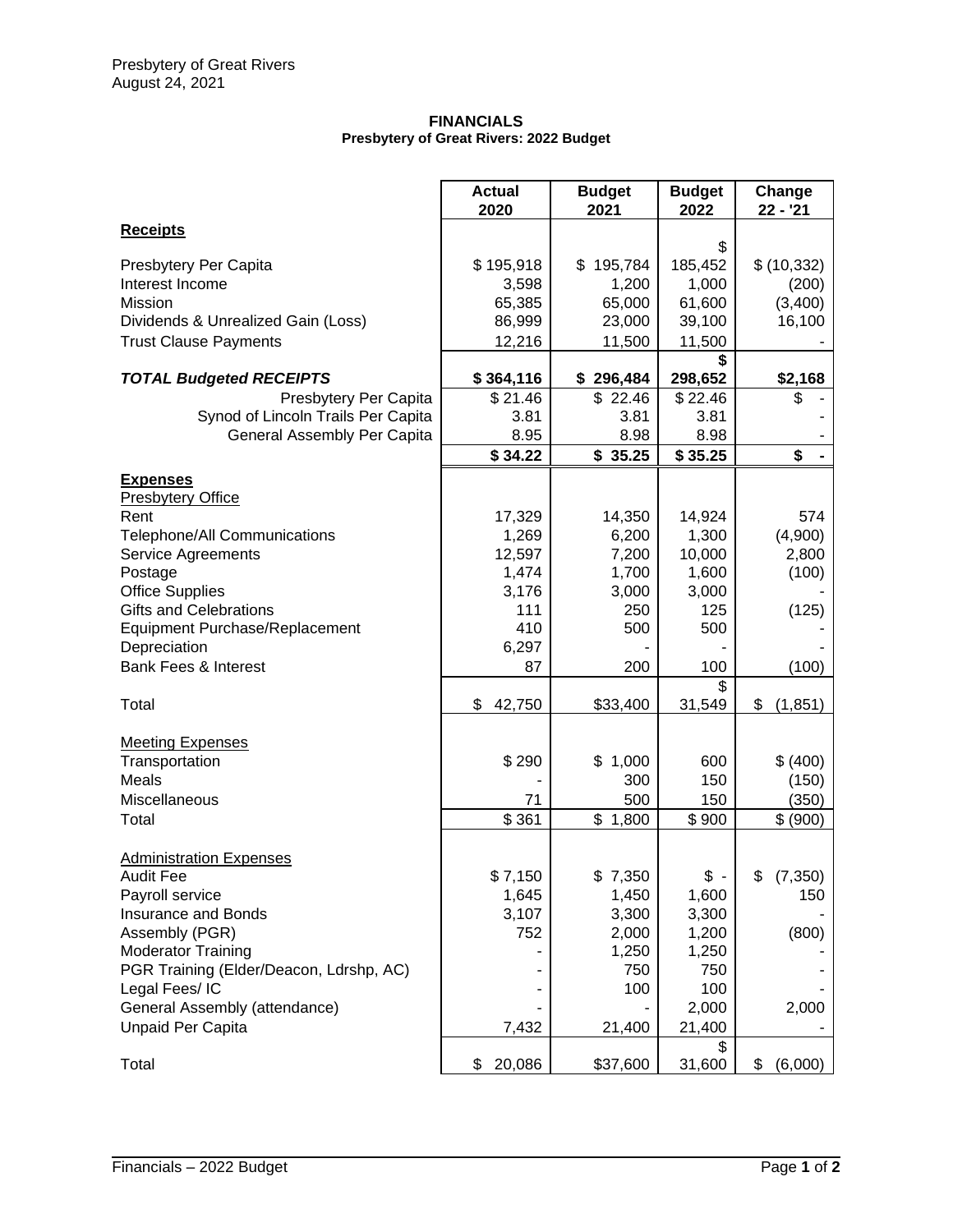| <b>Mission Programs</b>                                                           |                           |                 |           |                |
|-----------------------------------------------------------------------------------|---------------------------|-----------------|-----------|----------------|
| Illinois Conference of Churches                                                   | \$-                       | \$500           | \$500     | $\$\,$         |
| <b>Clergy/CLP Continuing Education Grants</b>                                     | 500                       | 5,000           | 3,000     | (2,000)        |
| Pastoral Care/Compassion Fund                                                     | 850                       | 1,000           | 1,000     |                |
| <b>Presbytery Events</b>                                                          |                           | 1,000           | 1,000     |                |
| <b>Presbytery Visioning</b>                                                       | 59,000                    | 53,000          | 46,000    | (7,000)        |
|                                                                                   |                           |                 | \$        |                |
| Total                                                                             | \$<br>60,350              | \$60,500        | 51,500    | \$<br>(9,000)  |
|                                                                                   |                           |                 |           |                |
| <b>Committee on Ministry</b><br><b>Clergy Background Checks &amp; Evaluations</b> | 114                       | 1,700           | 1,000     | (700)          |
| Crisis/Conflict/Counseling                                                        | 1,000                     | 5,000           | 2,500     | (2,500)        |
| <b>Misc</b>                                                                       | 37                        | 500             | 50        | (450)          |
| Leaderwise                                                                        | 3,663                     | 4,500           | 2,000     | (2,500)        |
| Total                                                                             | \$4,814                   | \$11,700        | \$5,550   | \$<br>(6, 150) |
|                                                                                   |                           |                 |           |                |
| <b>Committee on Preparation for Ministry</b>                                      |                           |                 |           |                |
| Program Expense                                                                   | $\mathcal{S}$ -           | \$500           | \$250     | \$ (250)       |
| Total                                                                             | $\overline{\mathbb{S}}$ - | \$500           | \$250     | \$ (250)       |
|                                                                                   |                           |                 |           |                |
| Personnel                                                                         |                           |                 |           |                |
| <b>Workers Compensation</b>                                                       | \$845                     | \$ 800          | \$900     | \$100          |
| Executive Presbyter Salary, Benefits and                                          |                           |                 |           |                |
| <b>Expenses</b>                                                                   | \$108,163                 | \$121,228       | 121,220   | \$<br>(8)      |
| Stated Clerk Salary, Benefits and Expenses                                        | 9,308                     | 13,370          | 19,175    | 5,805          |
| Senior Admin Assistant Salary, Benefits and<br><b>Expenses</b>                    | 61,359                    | 63,233          | 32,871    | (30, 362)      |
| Bookkeeper                                                                        | 19,651                    | 21,216          | 22,839    | 1,623          |
| <b>CLP Coordinator</b>                                                            | \$-                       | \$8,180         | \$8,874   | 694            |
|                                                                                   |                           |                 |           |                |
| Total                                                                             | \$199,326                 | \$228,027       | 205,879   | \$ (22, 248)   |
|                                                                                   |                           |                 |           |                |
|                                                                                   |                           |                 |           |                |
| <b>TOTAL Budgeted EXPENSES</b>                                                    | \$327,687                 | \$373,527       | 327,228   | \$ (46,399)    |
|                                                                                   |                           |                 |           |                |
|                                                                                   |                           |                 |           |                |
| <b>Revenues in Excess of Expenses</b>                                             | \$36,429                  | (77, 043)<br>\$ | (28, 576) | \$48,567       |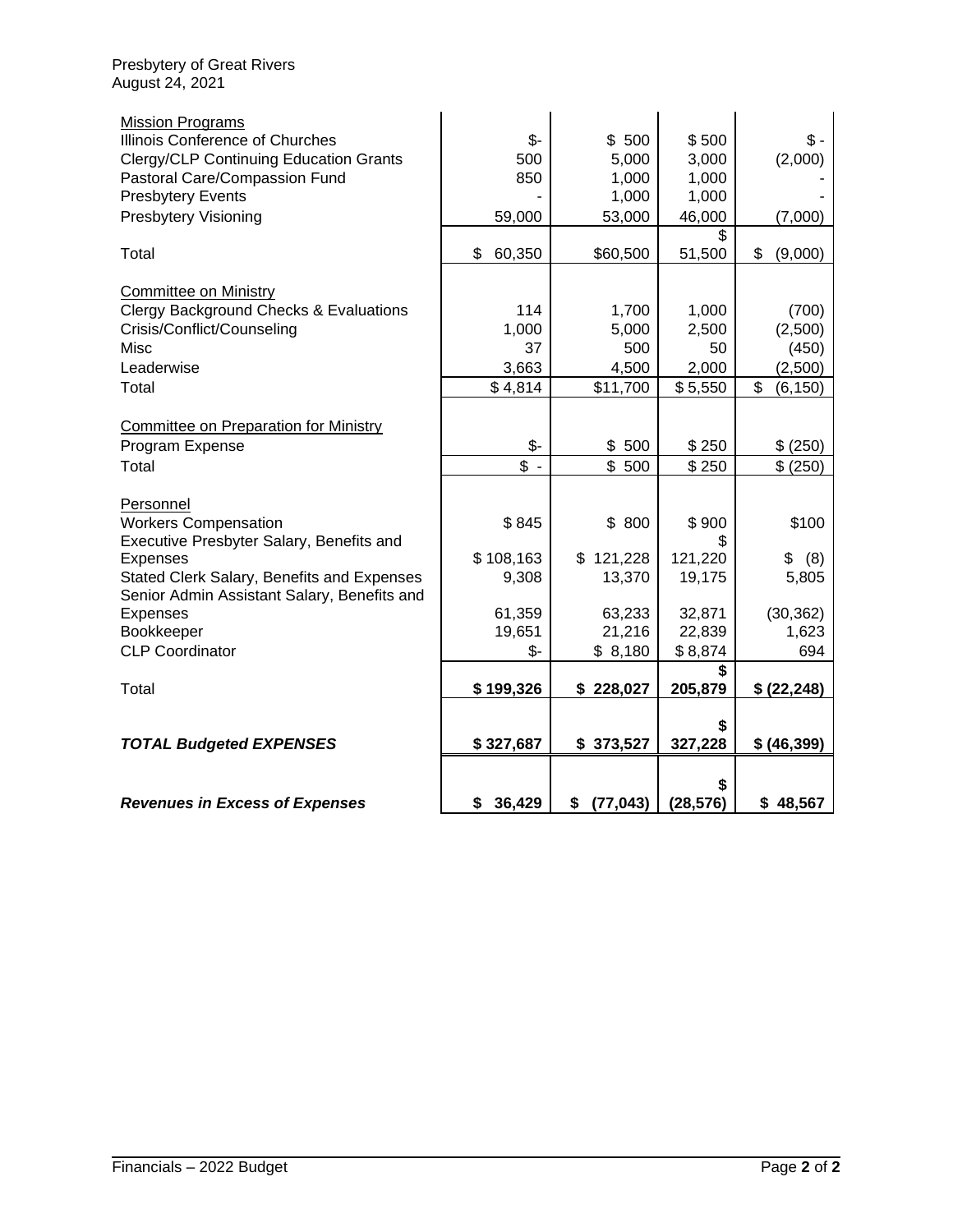### **PRESBYTERY OF GREAT RIVERS STATEMENT OF ASSETS, LIABILITIES, AND NET ASSETS - CASH BASIS AS OF July 31, 2021 CURRENT TO PRIOR YEAR COMPARATIVE**

| Assets                                        |                           | July<br>2020 |                                           | July<br>2021 | Increase/<br>(Decrease)   |           |  |
|-----------------------------------------------|---------------------------|--------------|-------------------------------------------|--------------|---------------------------|-----------|--|
| Cash                                          |                           |              |                                           |              |                           |           |  |
| Checking and CDs                              | \$                        | 277,989      | \$                                        | 210,257      | \$                        | (67, 732) |  |
| Investments                                   |                           | 668,136      |                                           | 799,956      |                           | 131,820   |  |
| Fixed Assets, Net of Accumulated Depreciation |                           |              |                                           | 2,480        |                           | 2,480     |  |
| <b>Total Assets</b>                           | \$                        | 946,125      | \$                                        | 1,012,693    | \$                        | 66,568    |  |
| <b>Liabilities and Net Assets</b>             |                           |              |                                           |              |                           |           |  |
| Liabilities                                   |                           |              |                                           |              |                           |           |  |
| Liabilities Payable                           | \$                        | 809          | \$                                        | 13           | \$                        | (796)     |  |
| Pass Thru Liabilities                         |                           | 7,647        |                                           | 7,091        |                           | (556)     |  |
| <b>Total Liabilities</b>                      | \$                        | 8,456        | \$                                        | 7,104        | \$                        | (1, 352)  |  |
| <b>Net Assets</b>                             |                           |              |                                           |              |                           |           |  |
| Unrestricted                                  | $\boldsymbol{\mathsf{S}}$ | 829,284      | \$                                        | 896,761      | \$                        | 67,477    |  |
| Designated                                    |                           |              |                                           |              |                           |           |  |
| Presbytery Leaders Support                    |                           | 8,876        |                                           |              |                           | (8,876)   |  |
| <b>Presbyter Relocation</b>                   |                           | 10,000       |                                           | 10,000       |                           |           |  |
| <b>Total Designated</b>                       | \$                        | 18,876       | $\, \, \raisebox{12pt}{$\scriptstyle \$}$ | 10,000       | \$                        | (8,876)   |  |
| <b>Temporarily Restricted</b>                 |                           |              |                                           |              |                           |           |  |
| <b>Preparation for Ministry</b>               | \$                        | 9,495        | \$                                        | 10,132       | \$                        | 637       |  |
| Peacemaking                                   |                           | 13,441       |                                           | 16,066       |                           | 2,626     |  |
| Synod Pastor Support Grants                   |                           | 4,253        |                                           | 1,701        |                           | (2, 552)  |  |
| Synod Transformation Grant                    |                           | 59,104       |                                           | 66,512       |                           | 7,408     |  |
| <b>Ministers Temporary Disability</b>         |                           | 3,110        |                                           | 3,110        |                           | 0         |  |
| Pastor Compassion Funds                       |                           |              |                                           | 600          |                           | 600       |  |
| <b>CLP Coordinator</b>                        |                           |              |                                           | 600          |                           | 600       |  |
| Hands & Feet Scholarships                     |                           | 107          |                                           | 107          |                           |           |  |
| <b>Total Temporarily Restricted</b>           | \$                        | 89,509       | \$                                        | 98,828       | \$                        | 9,319     |  |
| <b>Total Net Assets</b>                       | $\boldsymbol{\mathsf{S}}$ | 937,669      | $\,$                                      | 1,005,589    | $\boldsymbol{\mathsf{S}}$ | 67,920    |  |
| <b>Total Liabilities and Net Assets</b>       | \$                        | 946,125      | \$                                        | 1,012,693    | \$                        | 66,568    |  |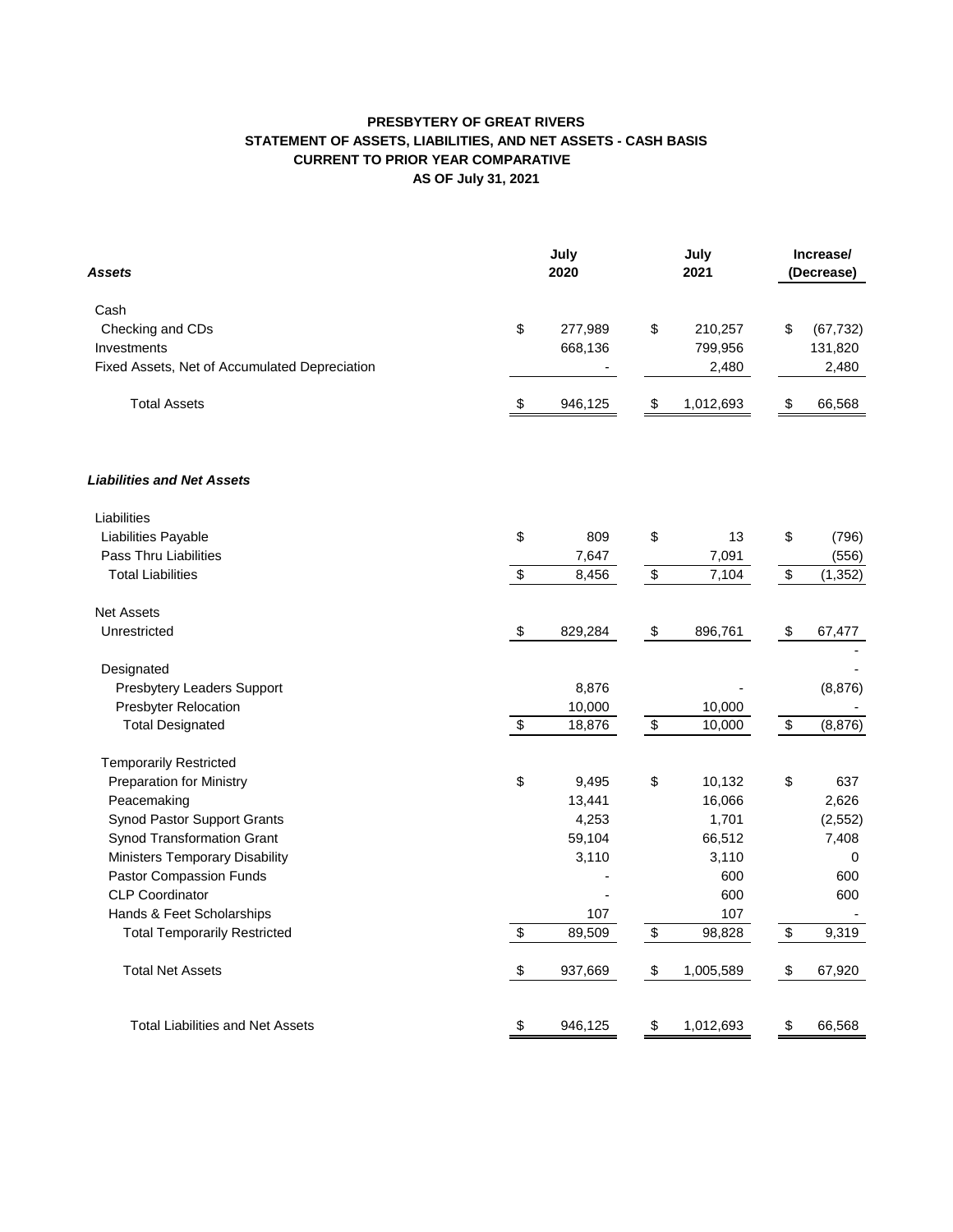#### **PRESBYTERY OF GREAT RIVERS STATEMENT OF SUPPORT AND REVENUES AND EXPENSES - CASH BASIS ACTUAL TO BUDGET COMPARATIVE YEAR TO DATE July 31, 2021**

|                                            |               | Annual        | (Over)Under   | Percent of         |
|--------------------------------------------|---------------|---------------|---------------|--------------------|
|                                            | Actual        | <b>Budget</b> | <b>Budget</b> | <b>Budget Used</b> |
| <b>Support and Revenue</b>                 |               |               |               |                    |
| <b>Budgeted</b>                            |               |               |               |                    |
| <b>Congregational Support</b>              |               |               |               |                    |
| Per Capita                                 | \$<br>120,892 | 195,784<br>\$ | \$<br>74,892  | 62%                |
| Mission                                    | 40,421        | 65,000        | 24,579        | 62%                |
| <b>Trust Clause Payments</b>               | 2,902         | 11,500        | 8,598         | 25%                |
| <b>Total Congregational Support</b>        | \$<br>164,215 | 272,284<br>\$ | \$<br>99,471  | 60%                |
| Investment Income                          | 61,440        | 24,200        | (37, 240)     | 254%               |
| <b>Total Budgeted Receipts</b>             | \$<br>225,655 | \$<br>296,484 | \$<br>62,231  | 76%                |
| Transfer to/from Designated Funds          | (1,092)       |               |               |                    |
| <b>Unbudgeted Receipts</b>                 |               |               |               |                    |
| Preparation for Ministry Support           | \$<br>694     |               |               |                    |
| Presbytery Peacemaking Support             | 398           |               |               |                    |
| <b>Total Unbudgeted Receipts</b>           | \$<br>1,092   |               |               |                    |
| <b>Total Support and Revenue</b>           | \$<br>225,655 |               |               |                    |
| <b>Expenses</b>                            |               |               |               |                    |
| <b>Budgeted</b>                            |               |               |               |                    |
| Salaries, Benefits, Training & Taxes       |               |               |               |                    |
| General Presbyter                          | \$<br>64,848  | \$<br>121,229 | \$<br>56,381  | 53%                |
| <b>Stated Clerk</b>                        | 4,234         | 13,370        | 9,136         | 32%                |
| Senior Administrative Assistant            | 35,491        | 61,923        | 26,432        | 57%                |
| <b>Bookkeeper</b>                          | 12,950        | 21,216        | 8,266         | 61%                |
| <b>CLP Coordinator</b>                     | 3,196         | 8,328         | 5,132         | 38%                |
| <b>Workers Compensation Insurance</b>      | 846           | 800           | (46)          | 106%               |
| <b>Total Salaries and Related Expenses</b> | \$<br>121,566 | \$<br>226,866 | \$<br>105,300 | 54%                |
| Presbytery Office                          |               |               |               |                    |
| Occupancy                                  | \$<br>8,340   | \$<br>14,350  | \$<br>6,010   | 58%                |
| Office Operations and Supplies             | 13,327        | 18,850        | 5,523         | 71%                |

#### *Expenses (continued)*

Presbytery Administration

Total Presbytery Office Expenses \$ 21,667 \$ 33,200 \$ 11,533 65%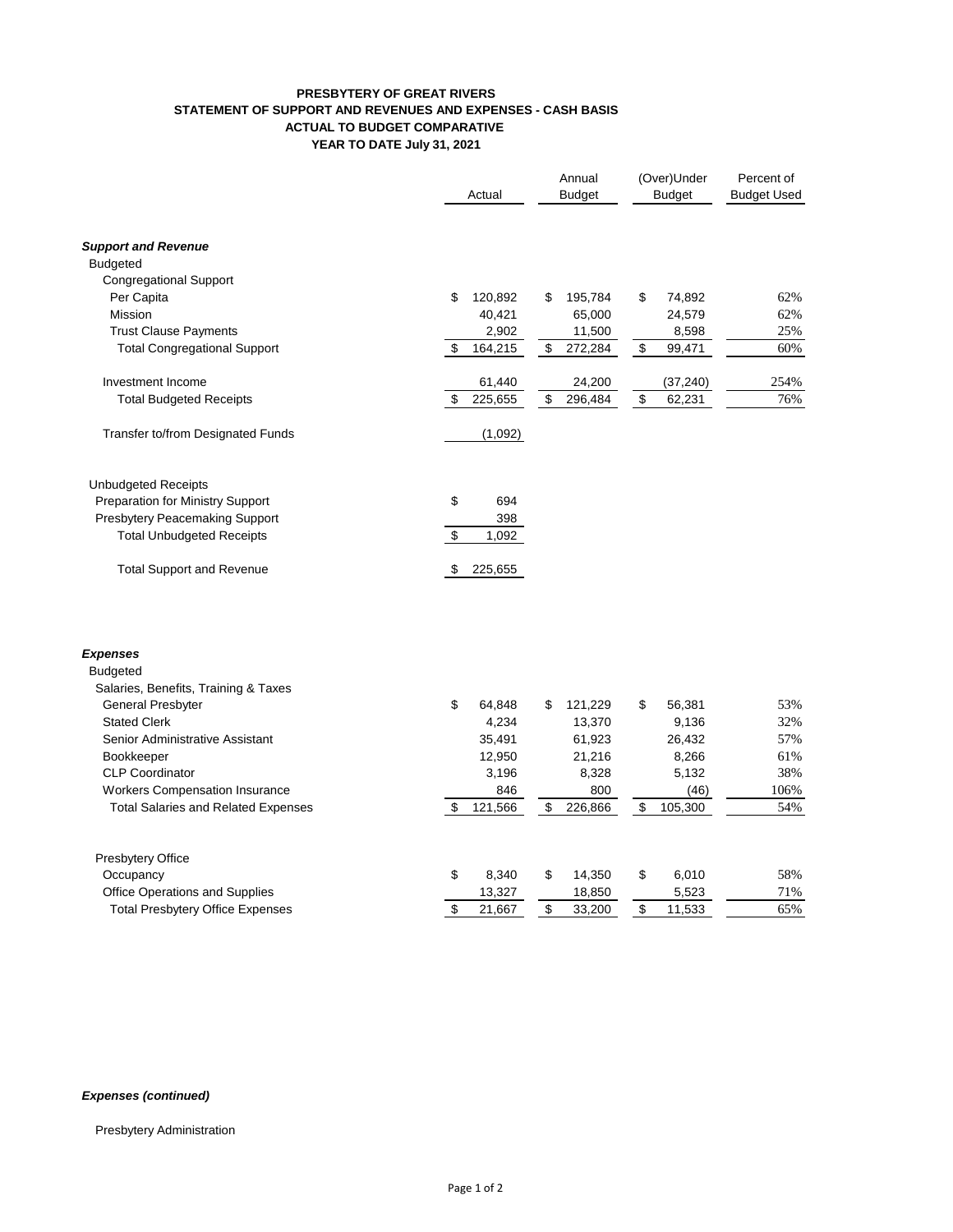#### **PRESBYTERY OF GREAT RIVERS STATEMENT OF SUPPORT AND REVENUES AND EXPENSES - CASH BASIS ACTUAL TO BUDGET COMPARATIVE YEAR TO DATE July 31, 2021**

|                                                                         |                         | Actual        |                         | Annual<br><b>Budget</b> |          | (Over)Under<br>Budget | Percent of<br><b>Budget Used</b> |
|-------------------------------------------------------------------------|-------------------------|---------------|-------------------------|-------------------------|----------|-----------------------|----------------------------------|
|                                                                         |                         |               |                         |                         |          |                       |                                  |
| <b>Liability Insurance</b>                                              |                         | 3,071         |                         | 3,300                   |          | 229                   | 93%                              |
| <b>Audit Fee</b>                                                        |                         | 7,350         |                         | 7,350                   |          |                       | 100%                             |
| <b>Moderator Training</b>                                               |                         |               |                         | 1,250                   | \$<br>\$ | 1,250                 | 0%                               |
| <b>Assembly Meetings</b>                                                |                         |               |                         | 2,000                   |          | 2,000                 | 0%                               |
| Per Capita Shortfall                                                    |                         | 16,754<br>909 |                         | 21,000                  |          | 4,246<br>541          | 80%<br>63%                       |
| Payroll Service                                                         |                         |               |                         | 1,450                   |          | 100                   | 0%                               |
| Legal Fees<br>PGR Training (Elder/Deacon, Ldrshp)                       |                         |               |                         | 100<br>750              |          | 750                   | 0%                               |
| <b>Total Presbytery Administration Expenses</b>                         | \$                      | 28,084        | \$                      | 37,200                  | \$       | 9,116                 | 75%                              |
|                                                                         |                         |               |                         |                         |          |                       |                                  |
| Meeting Expense - All Teams                                             | $\pmb{\$}$              | 18            | \$                      | 1,800                   | \$       | 1,782                 | 1%                               |
| Program Expenses                                                        |                         |               |                         |                         |          |                       |                                  |
| Committee on Ministry                                                   | \$                      | 308           | \$                      | 11,700                  | \$       | 11,392                | 3%                               |
| Committee on Preparation for Ministry                                   |                         |               |                         | 500                     |          | 500                   | 0%                               |
| <b>Visioning Grants</b>                                                 |                         | 13,372        |                         | 53,000                  |          | 39,628                | 25%                              |
| <b>Continuing Education Grants</b>                                      |                         | 500           |                         | 5,000                   |          | 4,500                 | 10%                              |
| <b>Presbytery Events</b>                                                |                         |               |                         | 1,000                   |          | 1,000                 | 0%                               |
| Pastoral Care/Compassion Fund                                           |                         |               |                         | 1,000                   |          | 1,000                 | 0%                               |
| Illinois Conference of Churches                                         |                         |               |                         | 500                     |          | 500                   | 0%                               |
| <b>Disaster Relief</b>                                                  |                         |               |                         |                         |          |                       |                                  |
| <b>Total Program Expenses</b>                                           | \$                      | 14,180        | \$                      | 72,700                  | \$       | 58,520                | 20%                              |
| Other Expenses                                                          |                         |               |                         |                         |          |                       |                                  |
| Bank Fees & Expenses                                                    |                         | 25            |                         | 200                     |          | 175                   | 12%                              |
| <b>Depreciation Expense</b>                                             |                         |               |                         |                         |          |                       | #DIV/0!                          |
|                                                                         | $\pmb{\$}$              | 25            | \$                      | 200                     | \$       | 175                   | 12%                              |
| <b>Total Budgeted Expenses</b>                                          | \$                      | 185,540       | \$                      | 371,966                 | \$       | 186,251               | 50%                              |
| Unbudgeted Expenses Funded by Restricted Funds<br>Pastor Support Grants | $\overline{\mathbf{S}}$ |               | $\overline{\mathbf{S}}$ |                         |          |                       |                                  |
| <b>Total Expenses</b>                                                   | \$                      | 185,540       | \$                      | 371,966                 | \$       | 186,426               |                                  |
| Excess of Support and Revenue Over Expenses                             | \$                      | 40,115        | \$                      | (75, 482)               |          | (115, 597)            |                                  |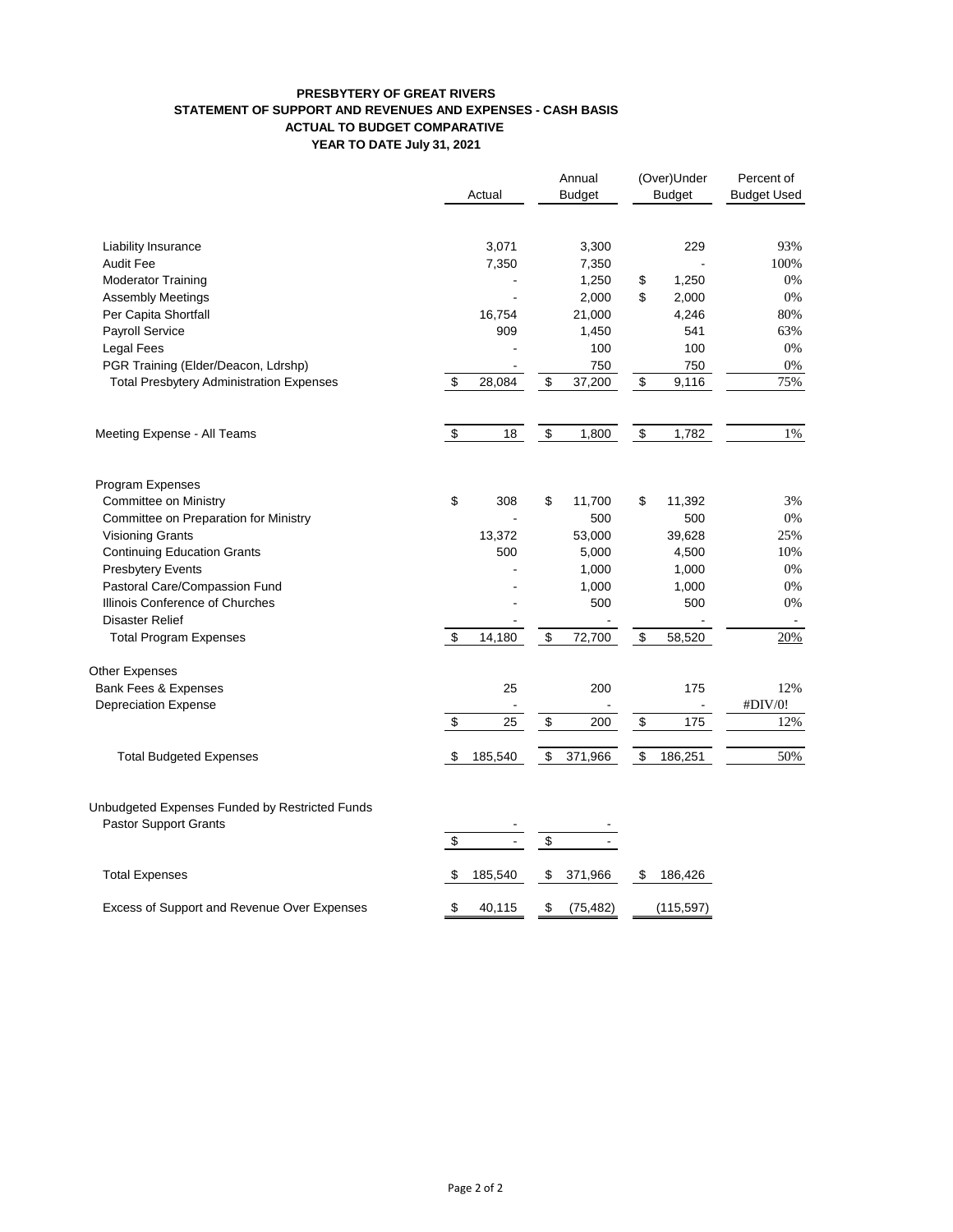#### **PRESBYTERY OF GREAT RIVERS SHARED MISSION AND PER CAPITA SUPPORT BY CHURCH YTD THROUGH July 30 2021**

|                                    | <b>MISSION</b> |             |                                           | <b>PER CAPITA</b> |             |                          |  |  |  |
|------------------------------------|----------------|-------------|-------------------------------------------|-------------------|-------------|--------------------------|--|--|--|
|                                    |                | 2021        |                                           |                   | 2021        |                          |  |  |  |
| <b>CHURCH</b>                      |                |             | <b>PAYMENTS</b><br>(OVER)<br><b>UNDER</b> |                   |             | <b>BALANCE</b>           |  |  |  |
|                                    | <b>PLEDGED</b> | <b>PAID</b> | <b>PLEDGE</b>                             | <b>DUE</b>        | <b>PAID</b> | <b>REMAINING</b>         |  |  |  |
| <b>ADAIR - WEST PRAIRIE</b>        |                |             |                                           | 740.25            |             | 740.25                   |  |  |  |
| ALEDO - COLLEGE AVENUE             |                |             |                                           | 3.736.50          | 949.59      | 2.786.91                 |  |  |  |
| ALEDO - SUNBEAM                    | 1.000.00       | 1000        | $\overline{a}$                            | 705.00            | 705.00      |                          |  |  |  |
| ALEXIS - NORWOOD                   |                | 1,500.00    | (1,500.00)                                | 2,079.75          | 2,079.75    |                          |  |  |  |
| <b>ATHENS - INDIAN POINT</b>       |                | 600.00      | (600.00)                                  | 1,163.25          | 1,163.25    |                          |  |  |  |
| <b>BARTONVILLE - TRINITY</b>       |                | 2.000.00    | (2,000.00)                                | 1.374.75          | 1.374.75    | $\overline{a}$           |  |  |  |
| <b>BIGGSVILLE - UNITED</b>         |                | 75.00       | (75.00)                                   | 2.326.50          |             | 2.326.50                 |  |  |  |
| <b>BLOOMINGTON - SECOND</b>        |                |             | $\blacksquare$                            | 28,200.00         | 10,639.40   | 17,560.60                |  |  |  |
| <b>BLOOMINGTON - ST LUKE UNION</b> |                |             | $\blacksquare$                            | 4,124.25          |             | 4,124.25                 |  |  |  |
| <b>BUFFALO - BUFFALO HART</b>      |                |             |                                           | 3.137.25          |             | 3,137.25                 |  |  |  |
| <b>BUSHNELL - FIRST</b>            |                |             | $\overline{\phantom{a}}$                  | 2.573.25          |             | 2.573.25                 |  |  |  |
| <b>CANTON - FIRST</b>              |                |             |                                           | 3,842.25          | 3.842.25    |                          |  |  |  |
| CARLINVILLE - FEDERATED            |                |             |                                           | 1,692.00          | 1,692.00    |                          |  |  |  |
| <b>CARROLLTON - FIRST</b>          |                |             | $\overline{a}$                            | 1.339.50          | 1.339.50    | $\overline{\phantom{a}}$ |  |  |  |
| <b>CARTHAGE - FIRST</b>            |                |             | $\overline{\phantom{a}}$                  | 2,820.00          | 2,820.00    |                          |  |  |  |
| <b>CHATHAM</b>                     |                |             |                                           | 6.274.50          |             | 6.274.50                 |  |  |  |
| <b>CHENOA - FIRST</b>              |                |             | $\overline{\phantom{a}}$                  | 669.75            | 669.75      | $\overline{\phantom{a}}$ |  |  |  |
| <b>CLAYTON - FEDERATED</b>         |                |             |                                           | 282.00            | 282.00      |                          |  |  |  |
| <b>CLINTON</b>                     | 2.500.00       | 2.500.25    | (0.25)                                    | 4.018.50          | 4.018.50    | $\overline{a}$           |  |  |  |
| <b>COAL VALLEY - FIRST</b>         |                | 50.00       | (50.00)                                   | 5.922.00          | 5,922.00    |                          |  |  |  |
| <b>DANVERS - FIRST</b>             |                |             | ÷                                         | 5,463.75          |             | 5,463.75                 |  |  |  |
| <b>DELAVAN - FIRST</b>             | 2.000.00       | 1,501.00    | 499.00                                    | 1,692.00          | 1,512.00    | 180.00                   |  |  |  |
| <b>DIVERNON - FIRST</b>            |                |             | $\overline{a}$                            | 1.480.50          |             | 1.480.50                 |  |  |  |
| <b>EAST MOLINE - FIRST</b>         |                | 750.00      | (750.00)                                  | 4.653.00          | 2,327.00    | 2.326.00                 |  |  |  |
| <b>EDWARDS - KOREAN</b>            |                |             |                                           | 1.727.25          |             | 1,727.25                 |  |  |  |
| <b>ELMWOOD - FIRST</b>             |                |             | $\overline{\phantom{a}}$                  | 2,890.50          |             | 2,890.50                 |  |  |  |
| <b>EUREKA</b>                      |                |             | $\overline{a}$                            | 987.00            | 987.00      | $\overline{\phantom{a}}$ |  |  |  |
| <b>FARMINGTON - FIRST UNITED</b>   |                | 350.00      | (350.00)                                  | 3.666.00          | 1.517.13    | 2,148.87                 |  |  |  |
| FOUNTAIN GREEN - CARTHAGE UNITED   |                |             | $\overline{a}$                            | 2.291.25          |             | 2.291.25                 |  |  |  |
| <b>GALESBURG - FIRST UNITED</b>    |                |             | $\blacksquare$                            | 8,530.50          | 3,066.75    | 5,463.75                 |  |  |  |
| <b>GENESEO - FIRST</b>             | 3.760.00       | 740.00      | 3,020.00                                  | 3,243.00          | 810.75      | 2,432.25                 |  |  |  |
| <b>GREENVIEW - UNITED</b>          |                |             |                                           | 1.410.00          | 1.410.00    |                          |  |  |  |
| <b>HAMILTON - BETHEL</b>           |                |             | $\overline{a}$                            | 1.797.75          |             | 1.797.75                 |  |  |  |
| <b>IPAVA - UNITED</b>              |                |             |                                           | 1,692.00          | 1,692.00    | $\blacksquare$           |  |  |  |
| JACKSONVILLE - FIRST               |                | 9,333.39    | (9,333.39)                                | 12,795.75         | 7.411.46    | 5,384.29                 |  |  |  |
| KIRKWOOD - WESTMINSTER             |                | 1.200.00    | (1,200.00)                                | 1.762.50          |             | 1.762.50                 |  |  |  |
| <b>KNOXVILLE - FIRST</b>           | 1.275.00       | 1,275.00    |                                           | 1,868.25          | 1,868.25    |                          |  |  |  |
| <b>LEROY - FIRST</b>               |                |             | $\overline{a}$                            | 6,450.75          | 3,225.50    | 3,225.25                 |  |  |  |
| <b>LEWISTOWN - FIRST</b>           |                |             | $\overline{\phantom{a}}$                  | 2,115.00          |             | 2,115.00                 |  |  |  |
| <b>LINCOLN - FIRST</b>             | 3,000.00       | 2,000.00    | 1,000.00                                  | 4,899.75          | 4,899.75    | $\overline{a}$           |  |  |  |
|                                    |                |             |                                           |                   |             |                          |  |  |  |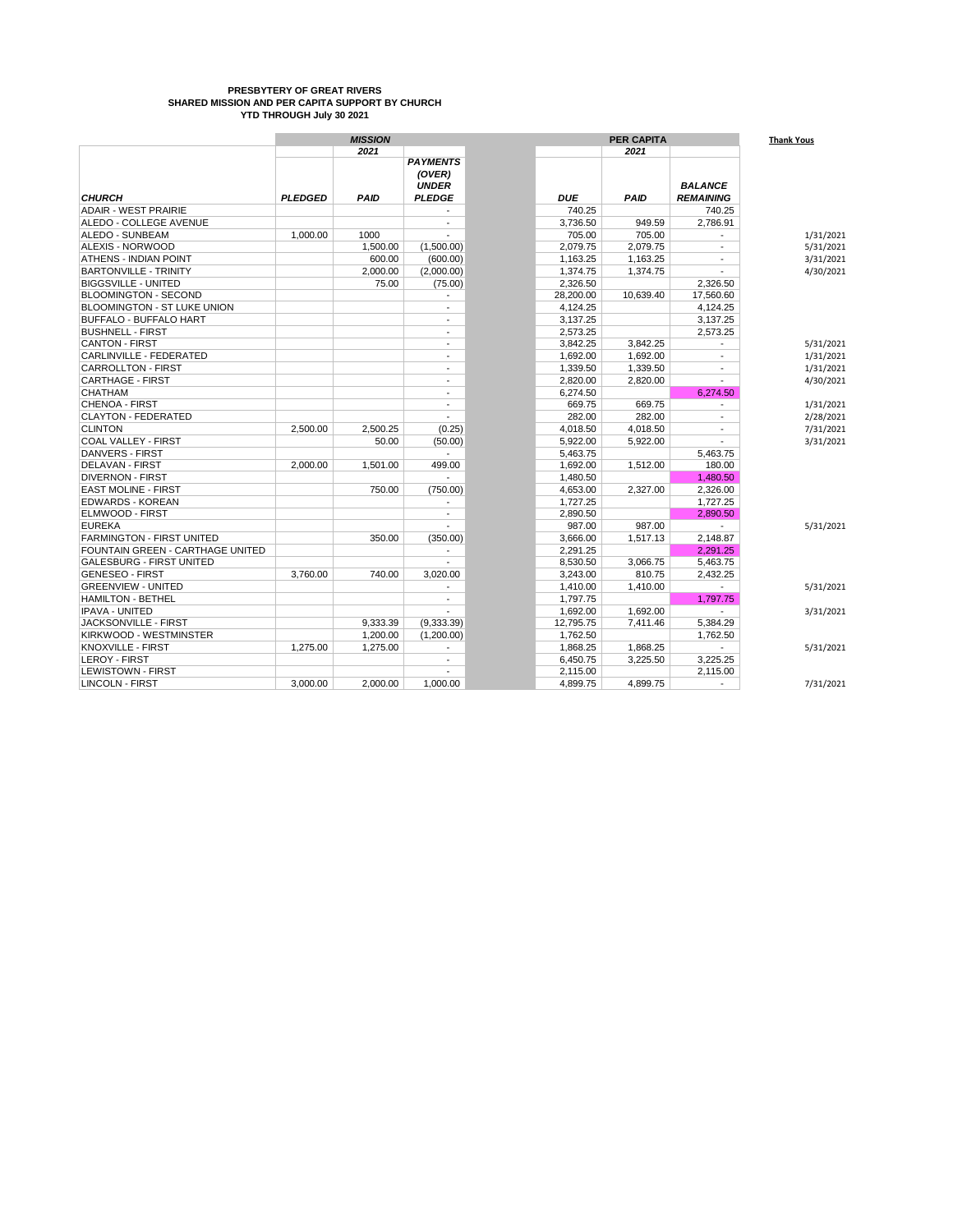#### **PRESBYTERY OF GREAT RIVERS SHARED MISSION AND PER CAPITA SUPPORT BY CHURCH YTD THROUGH July 30 2021**

|                                    | <b>MISSION</b> |             |                               | PER CAPITA |            |             |                                    |  |
|------------------------------------|----------------|-------------|-------------------------------|------------|------------|-------------|------------------------------------|--|
|                                    |                | 2021        | <b>PAYMENTS</b><br>(OVER)     |            |            | 2021        |                                    |  |
| <b>CHURCH</b>                      | <b>PLEDGED</b> | <b>PAID</b> | <b>UNDER</b><br><b>PLEDGE</b> |            | <b>DUE</b> | <b>PAID</b> | <b>BALANCE</b><br><b>REMAINING</b> |  |
| <b>ADAIR - WEST PRAIRIE</b>        |                |             |                               |            | 740.25     |             | 740.25                             |  |
| <b>MACOMB - FIRST</b>              | 6.000.00       | 3.000.00    | 3.000.00                      |            | 9,552.75   | 4,776.48    | 4.776.27                           |  |
| <b>MACOMB - SCOTLAND TRINITY</b>   |                |             | $\overline{\phantom{a}}$      |            | 2,150.25   | 300.00      | 1,850.25                           |  |
| <b>MASON CITY - UNITED</b>         | 500.00         | 500.00      | $\overline{a}$                |            | 2,467.50   | 2,467.50    |                                    |  |
| MEDIA - U P COMMUNITY              |                |             | $\overline{a}$                |            | 387.75     | 387.75      | $\overline{\phantom{a}}$           |  |
| MIDDLETOWN - FIRST                 |                |             |                               |            | 528.75     |             | 528.75                             |  |
| <b>MILAN - FIRST</b>               | 1,000.00       | 500.00      | 500.00                        |            | 5,076.00   | 5,076.00    |                                    |  |
| MONMOUTH - FAITH UNITED            |                |             | $\overline{a}$                |            | 8,530.50   |             | 8,530.50                           |  |
| MONMOUTH - SUGAR TREE GROVE        |                | 200.00      | (200.00)                      |            | 1,057.50   | 528.76      | 528.74                             |  |
| <b>MORTON - FIRST</b>              |                |             |                               |            | 810.75     | 810.75      |                                    |  |
| MT STERLING - P C OF CHRIST        |                |             | $\overline{a}$                |            | 1,163.25   | 1,163.25    |                                    |  |
| NAUVOO - FIRST                     |                |             |                               |            | 387.75     |             | 387.75                             |  |
| NEW WINDSOR - UNITED               |                | 2.884.00    | (2,884.00)                    |            | 5,217.00   |             | 5,217.00                           |  |
| NIOTA - APPANOOSE FAITH            |                |             |                               |            | 2,220.75   |             | 2,220.75                           |  |
| <b>NORMAL - FIRST</b>              | 25,000.00      | 14,583.35   | 10,416.65                     |            | 16,215.00  | 16,215.06   | (0.06)                             |  |
| NORMAL - NEW COVENANT COMMUNITY    |                | 400.00      | (400.00)                      |            | 669.75     | 669.75      | $\overline{a}$                     |  |
| <b>ONEIDA-FIRST</b>                |                | 649.82      | (649.82)                      |            | 669.75     |             | 669.75                             |  |
| ORION - BEULAH                     |                | 50.00       | (50.00)                       |            | 2,256.00   | 2,256.00    |                                    |  |
| <b>PEKIN - FIRST</b>               |                |             | $\overline{\phantom{a}}$      |            | 2,749.50   |             | 2,749.50                           |  |
| PEORIA - FIRST FEDERATED           |                |             |                               |            | 11,773.50  | 5,886.84    | 5,886.66                           |  |
| PEORIA - UNITED                    |                | 874.98      | (874.98)                      |            | 16,320.75  | 12,041.15   | 4,279.60                           |  |
| PEORIA - WESTMINSTER               |                | 3,180.00    | (3, 180.00)                   |            | 4,406.25   | 2,344.00    | 2.062.25                           |  |
| PERRY                              |                |             |                               |            | 423.00     |             | 423.00                             |  |
| PETERSBURG - CENTRAL               |                | 3,140.00    | (3, 140.00)                   |            | 3,348.75   | 3,313.51    | 35.24                              |  |
| PLEASANT PLAINS - FARMINGDALE      |                | 800.00      | (800.00)                      |            | 3,419.25   | 1,708.16    | 1,711.09                           |  |
| <b>QUINCY - ELLINGTON MEMORIAL</b> |                |             |                               |            | 3,172.50   | 3,172.50    |                                    |  |
| <b>REYNOLDS - HAMLET PERRYTON</b>  |                |             | $\overline{a}$                |            | 2.220.75   | 2,220.75    |                                    |  |
| <b>RIO</b>                         |                |             | $\overline{a}$                |            | 3,278.25   |             | 3,278.25                           |  |
| ROCK ISLAND - BROADWAY             |                |             | $\overline{\phantom{a}}$      |            | 1,692.00   |             | 1,692.00                           |  |
| ROCK ISLAND - GLORIA DEI           |                |             |                               |            | 775.50     |             | 775.50                             |  |
| ROCK ISLAND - GOOD SHEPHERD        |                | 3,000.00    | (3,000.00)                    |            | 6,627.00   | 6,309.75    | 317.25                             |  |
| ROCK ISLAND - SOUTH PARK           |                |             |                               |            | 5,957.25   |             | 5,957.25                           |  |
| <b>RUSHVILLE - FIRST</b>           |                |             | $\overline{a}$                |            | 1,163.25   |             | 1,163.25                           |  |
| <b>SEATON - CENTER</b>             |                |             |                               |            | 2,115.00   |             | 2,115.00                           |  |
| SPRINGFIELD - FIRST                |                | 1,000.00    | (1,000.00)                    |            | 9,905.25   | 3,301.75    | 6,603.50                           |  |
| SPRINGFIELD - HOPE                 |                |             |                               |            | 3,842.25   |             | 3,842.25                           |  |
| SPRINGFIELD - KNOX                 |                |             | $\overline{\phantom{a}}$      |            | 951.75     | 951.75      | $\overline{\phantom{a}}$           |  |
| SPRINGFIELD - KOREAN UNITED        |                |             |                               |            | 740.25     | 740.25      |                                    |  |
| SPRINGFIELD - THIRD                | 1,000.00       | 500.00      | 500.00                        |            | 6,380.25   | 3,190.12    | 3,190.13                           |  |
| SPRINGFIELD - WESTMINSTER          | 17,000.00      | 8,498.00    | 8,502.00                      |            | 37,188.75  | 20,288.75   | 16,900.00                          |  |
| <b>STRONGHURST</b>                 |                |             | $\overline{\phantom{a}}$      |            | 528.75     | 528.75      | $\overline{\phantom{a}}$           |  |
| TALLULA - ROCK CREEK               |                |             | $\overline{a}$                |            | 2,643.75   |             | 2.643.75                           |  |
| <b>VIOLA - UNITED</b>              | 3,320.00       | 3,320.00    | $\overline{a}$                |            | 2,150.25   |             | 2,150.25                           |  |
| <b>VIRDEN - FIRST</b>              |                |             | $\overline{a}$                |            | 669.75     |             | 669.75                             |  |
| <b>VIRGINIA - FIRST</b>            |                |             | $\overline{a}$                |            | 3,278.25   |             | 3,278.25                           |  |
| VIRGINIA - SANGAMON VALLEY         |                |             | $\overline{a}$                |            | 1,480.50   |             | 1,480.50                           |  |
| <b>WARSAW - FIRST</b>              |                |             | $\overline{a}$                |            | 3.066.75   | 3,066.75    | $\overline{\phantom{a}}$           |  |
| <b>WASHINGTON</b>                  |                |             | $\overline{a}$                |            | 3,525.00   | 3,525.00    |                                    |  |
| <b>WHITE HALL - FIRST</b>          |                |             | $\overline{a}$                |            | 987.00     |             | 987.00                             |  |
| WOODHULL - UNITED                  | 4,000.00       | 4,000.00    | $\overline{a}$                |            | 4,899.75   | 1,200.00    | 3,699.75                           |  |
| WOODSON - UNITY                    |                |             | $\overline{\phantom{a}}$      |            | 317.25     |             | 317.25                             |  |
| YATES CITY - FAITH UNITED          | 900.00         | 900.00      | $\overline{a}$                |            | 1,692.00   | 1,692.00    |                                    |  |
|                                    |                |             |                               |            |            |             |                                    |  |
| Totals                             | 72,255.00      | 76,854.79   | (4,599.79)                    |            | 361,488.75 | 178,358.41  | 183,130.34                         |  |

 $$21,220.50$ 

**Expected unpaid based on 2020 history** If you account for these then we are at  $52\%$  $52\%$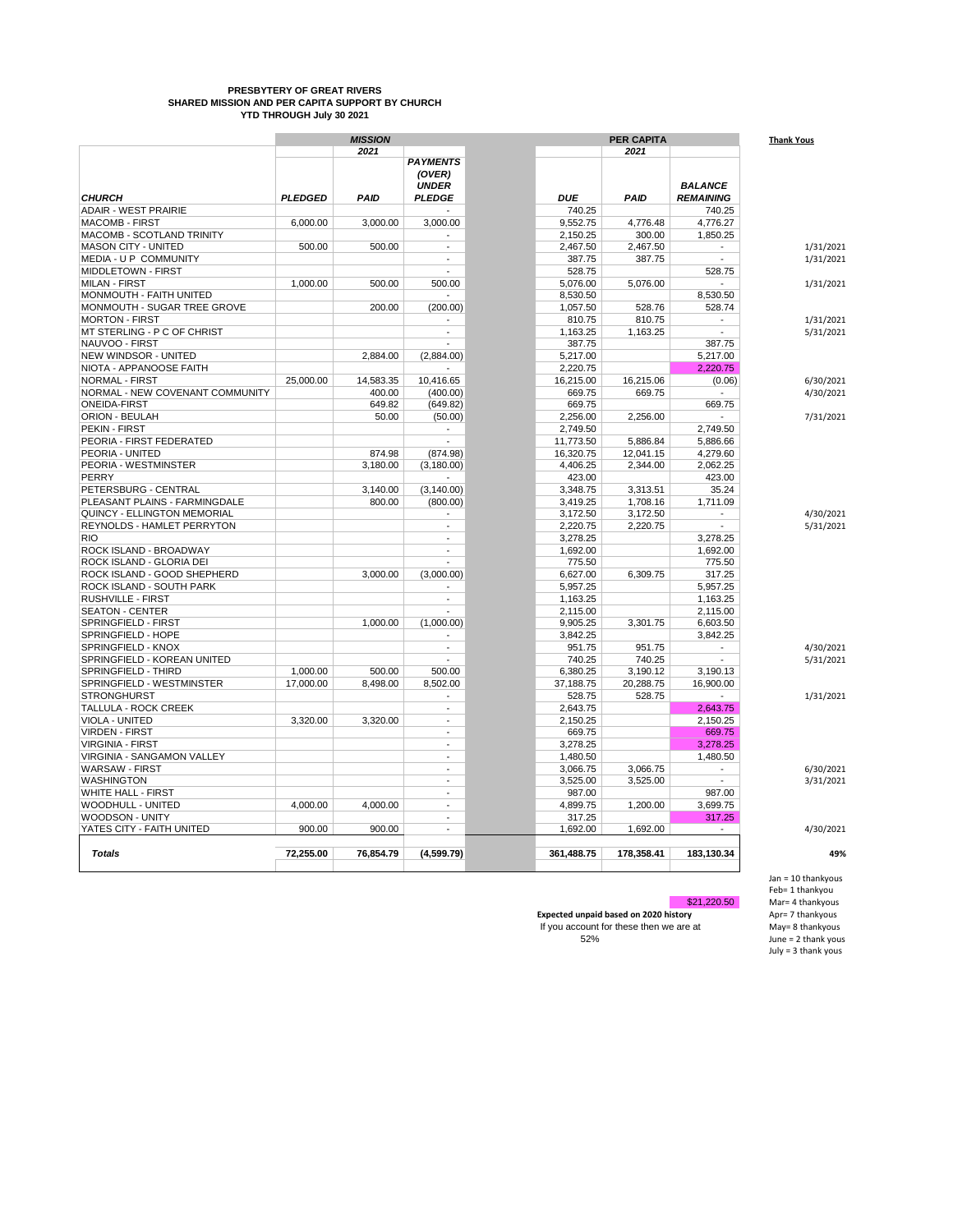# **Presbytery of Great Rivers—2018 vs 2022 Budget**

|                                                         |                          | <b>Budget</b><br>2018 | <b>Budget</b><br>2022 |                 | \$ Change<br>'22 - '18 | % Change<br>'22 - '18 |
|---------------------------------------------------------|--------------------------|-----------------------|-----------------------|-----------------|------------------------|-----------------------|
| <b>Receipts</b>                                         |                          |                       |                       |                 |                        |                       |
| Presbytery Per Capita                                   | \$                       | 226,000               | \$<br>185,452         |                 | (\$40,548)             | $-17.9%$              |
| Investment Income                                       |                          | 30,000                | 39,100                |                 | 9,100                  | 30.3%                 |
| Mission                                                 |                          | 80,000                | 61,600                |                 | (18, 400)              | $-23.0%$              |
| Misc Receipts (int)                                     |                          | 1,200                 | 1,000                 |                 | (200)                  | $-16.7%$              |
| <b>Trust Clause Payments</b>                            |                          | 12,200                | 11,500                |                 | (700)                  | $-5.7%$               |
| <b>TOTAL RECEIPTS</b>                                   | \$                       | 349,400               | \$<br>$298,652$ \$    |                 | (50, 748)              | $-14.5%$              |
|                                                         |                          |                       |                       |                 |                        |                       |
| Presbytery Per Capita                                   | \$                       | 20.46                 | \$<br>22.46           |                 |                        |                       |
| Synod of Lincoln Trails Per Capita                      |                          | 3.81                  | 3.81                  |                 |                        |                       |
| General Assembly Per Capita                             |                          | 7.73                  | 8.98                  |                 |                        |                       |
| Membership of Presbytery                                | \$                       | 32.00<br>12,286       | \$<br>35.25<br>9,752  |                 |                        |                       |
|                                                         |                          |                       |                       |                 |                        |                       |
| <b>Expenses</b>                                         |                          |                       |                       |                 |                        |                       |
| <b>Presbytery Office</b>                                |                          |                       |                       |                 |                        |                       |
| Rent                                                    |                          | 17,500                | 14,924                |                 | (2,576)                | $-14.7%$              |
| <b>Utilities</b>                                        |                          | 2,500                 |                       |                 | (2,500)                | $-100.0%$             |
| Maintenance                                             |                          | 1,500                 |                       |                 | (1,500)                | $-100.0%$             |
| Telephone                                               |                          | 4,000                 | 1,300                 |                 | (2,700)                | $-67.5%$              |
| <b>Service Agreements</b>                               |                          | 8,600                 | 10,000                |                 | 1,400                  | 16.3%                 |
| Internet and Web Page                                   |                          | 1,500                 |                       |                 | (1,500)                | $-100.0%$             |
| Postage                                                 |                          | 1,500                 | 1,600                 |                 | 100                    | 6.7%                  |
| <b>Office Supplies</b>                                  |                          | 3,500                 | 3,000                 |                 | (500)                  | $-14.3%$              |
| Gifts and Celebrations                                  |                          | 500                   | 125                   |                 | (375)                  | $-75.0%$              |
| Equipment Purchase/Replacement                          |                          | 1,000                 | 500                   |                 | (500)                  | $-50.0%$              |
| Depreciation                                            |                          |                       |                       |                 |                        |                       |
| Bank Fees & Interest                                    |                          | 200                   | 100                   |                 | (100)                  | $-50.0%$              |
| Total                                                   | $\overline{\mathcal{E}}$ | 42,300                | \$<br>31,549          | \$              | (10, 751)              | $-25.4%$              |
|                                                         |                          |                       |                       |                 |                        |                       |
| Meeting Expense - All Committees, Councils, Task Forces |                          |                       |                       |                 |                        |                       |
| Transportation                                          | \$                       | 1,500                 | \$<br>600 \$          |                 | (900)                  | $-60.0%$              |
| Meals                                                   |                          | 3,400                 | 150                   |                 | (3,250)                | $-95.6%$              |
| Lodging                                                 |                          |                       |                       |                 |                        |                       |
| Miscellaneous                                           |                          | 500                   | 150                   |                 | (350)                  | $-70.0%$              |
| Total                                                   | $\overline{\$}$          | 5,400                 | \$<br>900             | $\overline{\$}$ | (4,500)                | $-83.3%$              |
| <b>Administration Expenses</b>                          |                          |                       |                       |                 |                        |                       |
| Audit Fee                                               | \$                       | 6,750                 | \$                    | \$              | (6, 750)               | $-100.0\%$            |
| Payroll service                                         |                          |                       | 1,600                 |                 | 1,600                  |                       |
| Insurance and Bonds                                     |                          | 3,500                 | 3,300                 |                 | (200)                  | $-5.7%$               |
| Assembly                                                |                          | 4,000                 | 1,200                 |                 | (2,800)                | $-70.0%$              |
|                                                         |                          | 1,000                 | 1,250                 |                 | 250                    | 25.0%                 |
| Misc Expense (moderator training)                       |                          |                       | 100                   |                 |                        |                       |
| <b>Legal Fees</b>                                       |                          | 1,000                 |                       |                 | (900)                  | $-90.0%$              |
| <b>General Assembly</b>                                 |                          | 1,500                 | 2,000                 |                 | 500                    | 33.3%                 |
| <b>Unpaid Per Capita</b>                                |                          | 25,000                | 21,400                |                 | (3,600)                | $-14.4%$              |
| Total                                                   | \$                       | 42,750                | \$<br>30,850          | \$              | (11,900)               | $-27.8%$              |
| <b>Council Mission Programs</b>                         |                          |                       |                       |                 |                        |                       |
| Illinois Conference of Churches                         |                          | 500                   | 500                   |                 |                        | 0.0%                  |
| <b>Educational Grants and Scholarships</b>              |                          | 3,000                 | 3,000                 |                 |                        | 0.0%                  |
| <b>Pastoral Care</b>                                    |                          | 1,500                 | 1,000                 |                 | (500)                  | $-33.3%$              |
| <b>Presbytery Events</b>                                |                          | 2,000                 | 1,000                 |                 | (1,000)                | $-50.0%$              |
| Total                                                   | $\overline{\$}$          | 7,000                 | \$<br>$5,500$ \$      |                 | (1,500)                | $-21.4%$              |